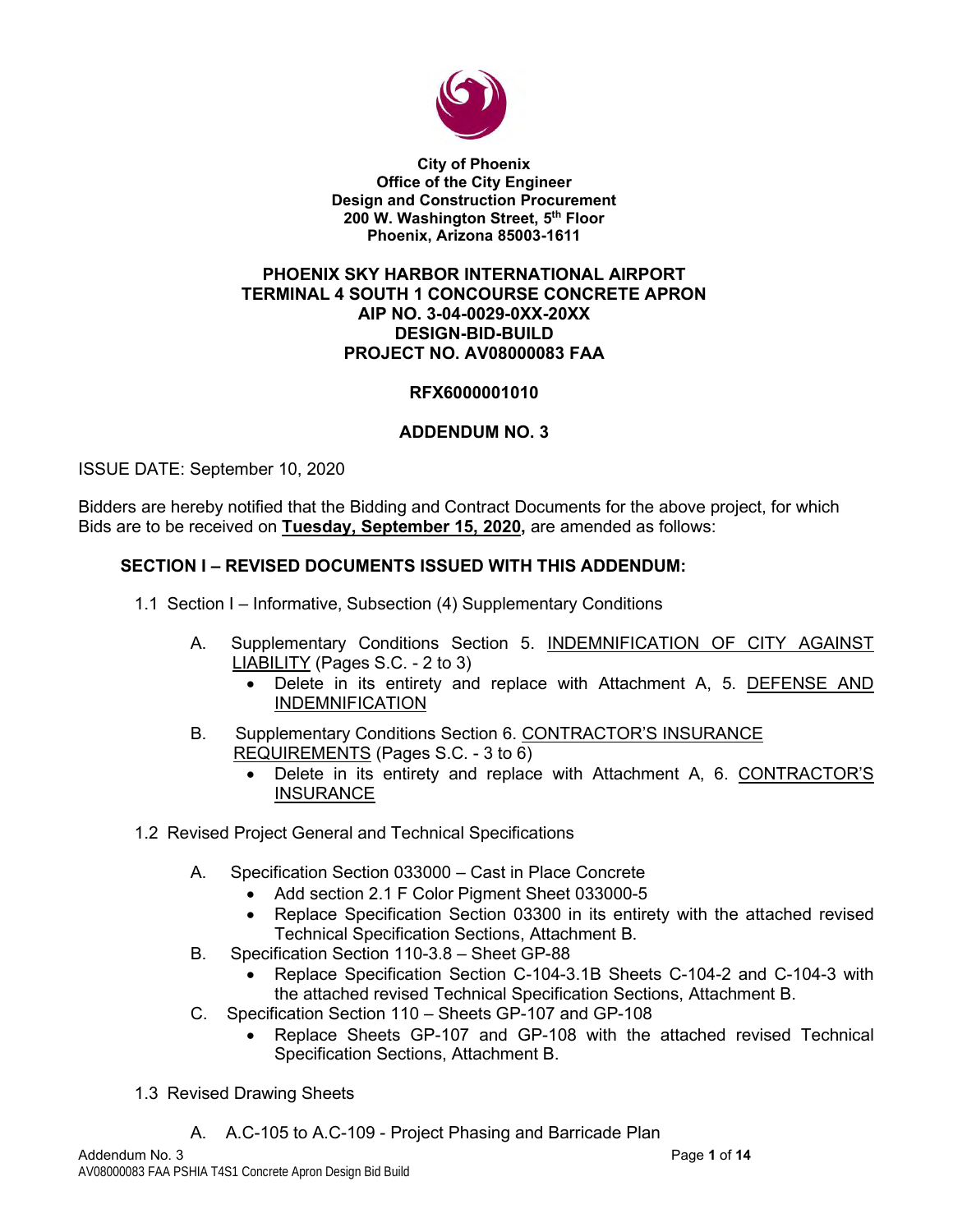- Replace drawing sheets in their entirety with the attached.
- B. A.EL-100 Electrical Site Lighting Plan
	- Revised Note ED007
- C. A.CP-103 Joint Details 1
	- Revised Detail 6 Position of Dowel at Panel Joint
- D. A.AS-100 Architecture Site Details Site Walls
	- Revised to include additional notes for construction

## **SECTION II – QUESTIONS AND ANSWERS:**

- **Q1:** *With PCCP paving occurring during the summer months will there be any variance allowed on the concrete temperature specification of 90 degrees?*
- **A1:** No variance will be granted in relief of the technical specifications for material requirements. Contractor will be responsible for incorporating all costs that may be associated with concrete temperature in the bid price to achieve the requirements in the specifications.
- **Q2:** *Will slip form paving be allowed using ready mix during hot weather months?*
- **A2:** Per the technical specifications the Contractor may choose to use either slip formed, fixed form or a combination of both after submittal for review and approval of the RPR.
- **Q3:** *Sheet A.C-105 shows the fence shifting to the east to allow for 3A construction. With this shift in the fence the service road beneath taxiway S and T would become airside as well as the 3A work. Since the completion of phase 3 could be concurrent with phase 3A does that mean during 3A and during phase 4 fence set that the only access to the site (concourse and apron contractor) will come through airside?*
- **A3:** Phase 3A has been deleted from the project and work has now been added to either Phase 3 construction to be completed landside or Phase 4B construction to be completed partially landside and partially airside. See revised attached phasing sheets included with this Addendum No. 3.
- **Q4:** *Sheet A.C-106 shows the service road on the new PCCP paving and transitioning off the paving to the existing taxiway S. However, future phase 4B/4C will not be constructed. Will temp AC be required to make this transition through this area? If so where should this cost be included?*
- **A4:** Temporary transitions of asphalt pavement will be required to facilitate construction access, grade differential, and daily airport operations. Requirements for these temporary asphalt transitions and associated earthwork have been added to the project phasing plans and detailed in the revised Federal General Provisions section GP-110. Payment for this item shall be included in bid item GP-110-7.1 "Airfield Safety and Security" as outlined in the revised specifications.
- **Q5:** *Sheet A.C-106 shows the current fence alignment will intersect the fence alignment for phase 4A in the NW corner. Will micro phasing be required to put the phase 4 fence line in?*
- **A5:** See attached revised phasing sheets for phasing requirements, in Attachment C.
- **Q6:** *Sheet A.C-108 moves the fence to the west side of the trash compactors. Specification C-104-3.1B states that the contractor shall maintain access to the trash compactors.*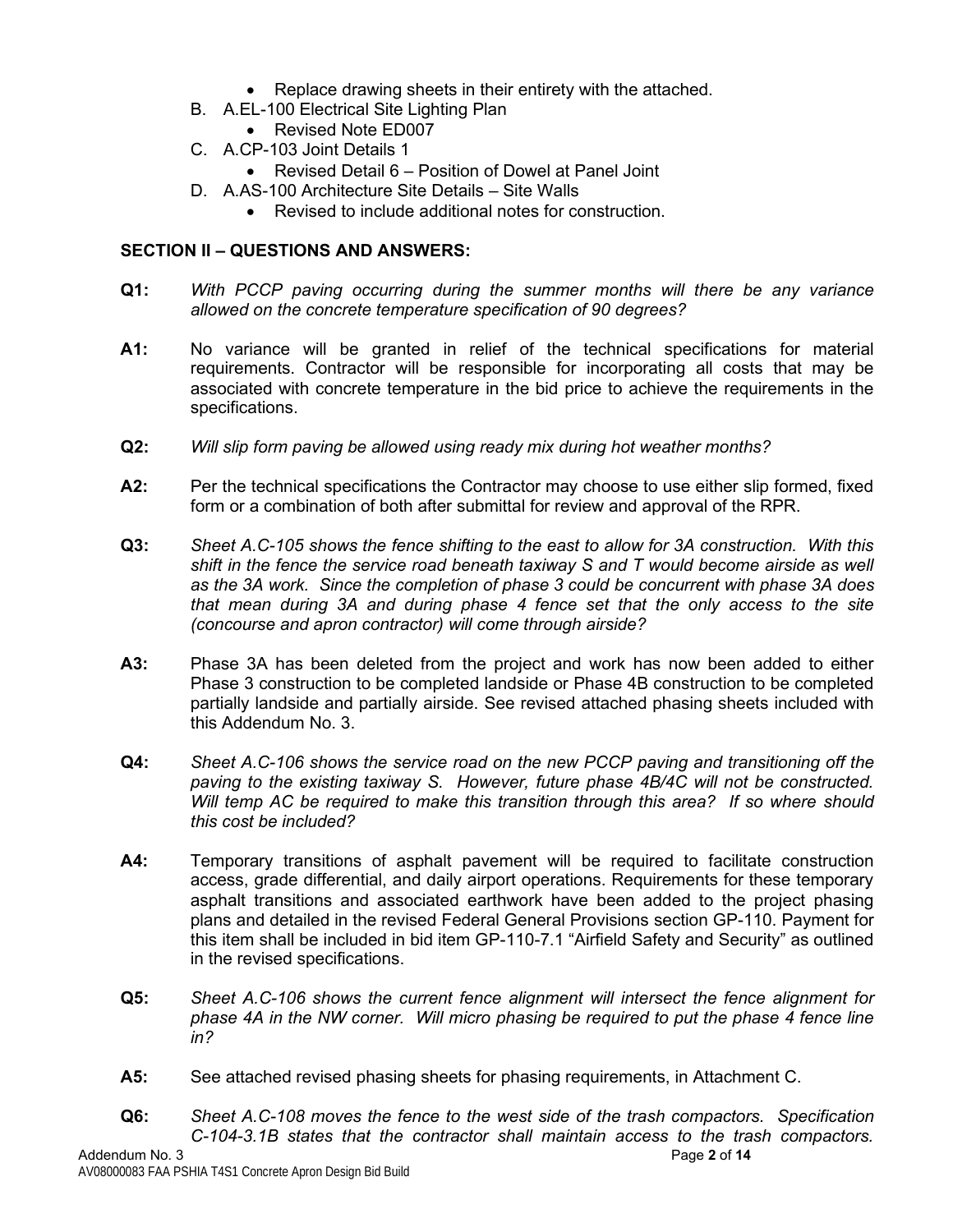*Does this apply even with the compactors landside?*

- **A6:** Trash Compactors will, at all times, remain airside with continuous access to the Owner and airport tenants. See attached revised phasing sheets in Attachment C. Revised Plan Sheets.
- **Q7:** *Sheet A.C-108 Phase 4D extends into the TOFA on group V and VI. Will Taxiway S be restricted to group IV during phase 4D construction?*
- **A7:** See Specification Section C-104-3.1B Phase 4D on page C-104-3
- **Q8:** *Please provide the duration of time required for the installation of the phase 4 barrier/fence (including approval) and removal of phase 3 barrier/fence.*
- **A8:** The contractor shall use 4 weeks for the relocation, reestablishment, and approval of the new temporary security fence by the Concourse Contractor. Notification to the RPR shall be provided within the time periods specified in the technical specifications section C04- 3.1
- **Q9:** *Specification 110-3.8 page GP-88 paragraph 3 states that the contractor is to provide guards for the project. Please confirm that this will not be contractor cost and provide any guard scheduling restrictions.*
- **A9:** See Specification Section C-104-13(b). Section 110-3.8 paragraph 2 in the attached revised technical specs has been replaced for continuity.
- **Q10:** *Specification Page C-104-2 references gate "D1". Please clarify the location of this gate.*
- **A10:** Answer provided in Project Aerials supplies in Addendum 2.
- **Q11:** *Specification C-104-3.1A states that the NTP is anticipated and has a hard completion date (247 CD). Will the contract be written as 247 CD regardless of NTP date?*
- **A11:** The Contract will be written as 247 Calendar Days completion from NTP to substantial completion, based on the date of the NTP issued.
- **Q12:** *Specification C-104-3.1B states that phase 3 east won't be available until March 26, 2011, please confirm 2021.*
- **A12:** The date now reads March 26, 2021. See attached revised Technical Specifications Section C-104-3.1B in Attachment B.
- **Q13:** *Specification C-104-3.1B states that "The contractor shall maintain access to the concourse during the entirety of phase 3". Please define what access will be required. Will there be exterior concourse work taking place during phase 3, need access throughout phase 3, require any laydown locations or access the new slabs prior to substantial completion?*
- **A13:** Due to site logistics, cooperation and communication between contractors will be required. The owner anticipates the apron contractor to maintain access to the north end of the concourse from the vehicle service road. Contractor's should assume that there will not be any exterior access to the east, west, and south sides of the concourse after the dates listed in the technical specifications.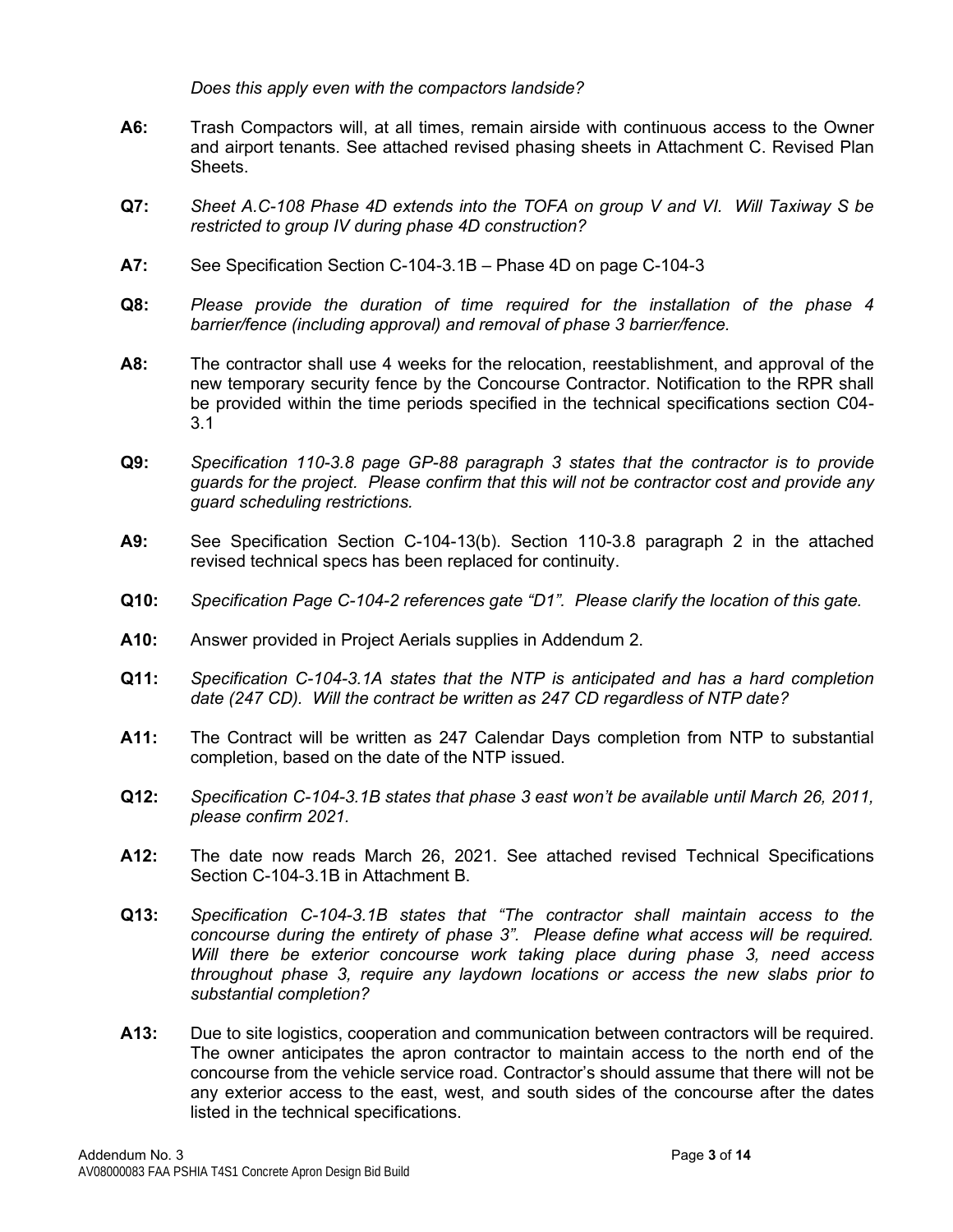### **Q14:** *Will boarding bridge installation begin after 8/24/21?*

- **A14:** Boarding bridge installation will begin after or on the date of the approval of the fence relocation after Phase 3 to be completed no later than August 1, 2021. The apron contractor should not anticipate continuing work in the landside area, except as ingress and egress to complete airside work. The date listed in the technical specifications is reflective of the date the required to turn over Phase 3 to the Owner and Concourse contractor.
- **Q15:** *Will any laydown area be provided onsite outside of the work zone footprints?*
- **A15:** No laydown area onsite outside the work zone footprints will be allowed. Contractor laydown area will be provided offsite or onsite within the active work area footprint.
- **Q16:** *Will all personnel working airside (Phase 3A, Phase 4) need to be badged to enter this area? Will escorting be allowed?*
- **A16:** Any work on the project to be completed inside the airport security areas will comply with all requirements listed in the technical specification sections 104 and 110 of the general provisions, and Sky Harbor International Airport's Security and Operation guidelines. Non badged personnel and escorts will only be afforded to transient material or equipment delivery drivers.
- *Q17: Will 100% sweeper coverage be required while working airside?*
- *A17: See* Specification Section 110-5.1 (12) on Sheets GP-103 and GP-104. "The Contractor shall be required to have a sweeping machine and operator on site, ready always during construction activity." Other contractor maintenance requirements are listed in the contract documents.
- **Q18***: There are Solar Powered obstruction lights to be mounted to construction fencing at every 75'. What pay item will that fall under?*
- **A18:** The solar powered obstruction lights on the existing and new temporary security fence will be supplied and installed by others.
- **Q19**: *Bid item 66 says, installation of power from obstruction lights to terminal building. I assume this is the feeder from the concourse. Will the concourse building contractor be providing this conductor?*
- **A19***:* Note 4 on Sheet A.EL-103 states the underground conduit is provided by the concourse contractor. Conductors indicated on sheet A.EL.105 are to be provided by the Apron contractor under the respective bid item.
- **Q20***: Drawing A.EL-100, key note ED007 & ED008 says demolition to be completed by concourse contractor. Please confirm*
- **A20**: Note ED007 on sheet A/EL-100 has been revised in the attached. The apron contractor will be responsible for completing this work. Note ED008 on sheet A.EL-100 is correct as written. This work will/is completed by the concourse contractor.
- **Q21***: Drawing AE.2.7.0 shows grounding static receptacles w/ #4/0 copper conductor to building rebar being installed. What pay item will this work fall under?*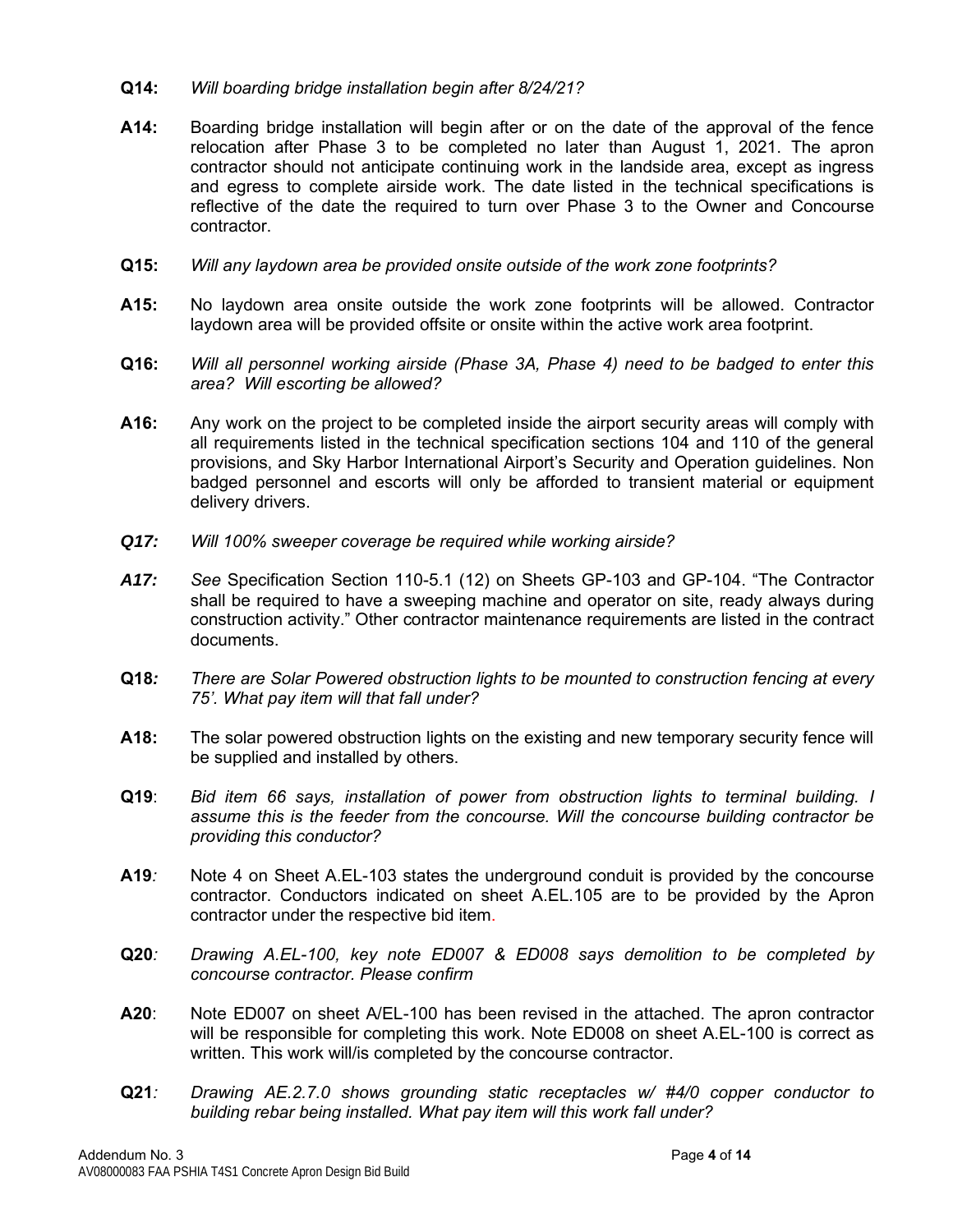- **A21**: Installation of the aircraft ground receptacle and connection to the ground loop is by the Concourse Contractor, and not a part of this project.
- **Q23***: The plans show access ramps that appear to have truncated domes. Please confirm if this is included in this bid's scope of work.*
- **A23**: The ramps, sidewalk and curb surrounding the concourse building are not in the scope of work of the apron contractor and will be completed by others.
- **Q24***: It would appear that the cantilever portion of the blast wall foundation is on the north side of the wall. No removal/replacement of asphalt or other surfacing is shown on the western portion of the blast wall. This will be required for construction, and we would need to know the limits and how it is to be paid. If the foundation is to the south side of the wall, would removal / replacement of the PCCP panels be required and if so how would it be paid?*
- **A24**: The foundation toe is to the non-retaining side of the blast wall, with the heel (larger footing portion) below the retaining side. Removals required for the foundation have either been detailed on the plans or fall beneath the apron contractors scope of work for replacement area. The portion below the vehicle service road will have not been constructed as in the scope of apron contractor in Phase 5. Excavation, backfill, and grading will be paid in their respective bid items per the specifications.
- **Q25***: Is the north-south portion of the blast wall to be constructed per the detail provided for the main portion (east-west)? Additionally, is the handrail shown on the detail incidental to the wall?*
- **A25**: All sections of the blast wall will be constructed per the construction documents and details. The handrail referenced is actually a blast screen wall with HSS and glazing, and shall be incidental to the Blast Wall bid item.
- **Q26***: The blast wall pictures that were included for reference appear to show colored concrete. I was unable to find anything in the specifications regarding colored concrete for the blast wall. Please confirm colored concrete is not required, if it is required, please provide the specification.*
- **A26**: The new blast wall shall match finishes to the existing, as shown in example on A.AS-101 and project documents. It is anticipated that colored concrete will be required to match existing. Specification Section  $03300 - 2.1$  F. has been added to the specifications to clarify integral color requirements. The Contractor shall provide color samples and mockups for review and acceptance by the Owner prior to installation which match the provided sample.
- **Q27***: There appears to be a discrepancy with the spacings shown in the dowel detail vs dowel matrix. Please advise.*
- **A27***:* Dowel Matrix, Detail 6 on Sheet A.CP-103 has been revised, see attached revised Plan Sheets, Attachment C.

### **Bidders must acknowledge receipt of this Addendum by listing the number and date, where provided, on the PROPOSAL P.-1**

#### **Attachments:**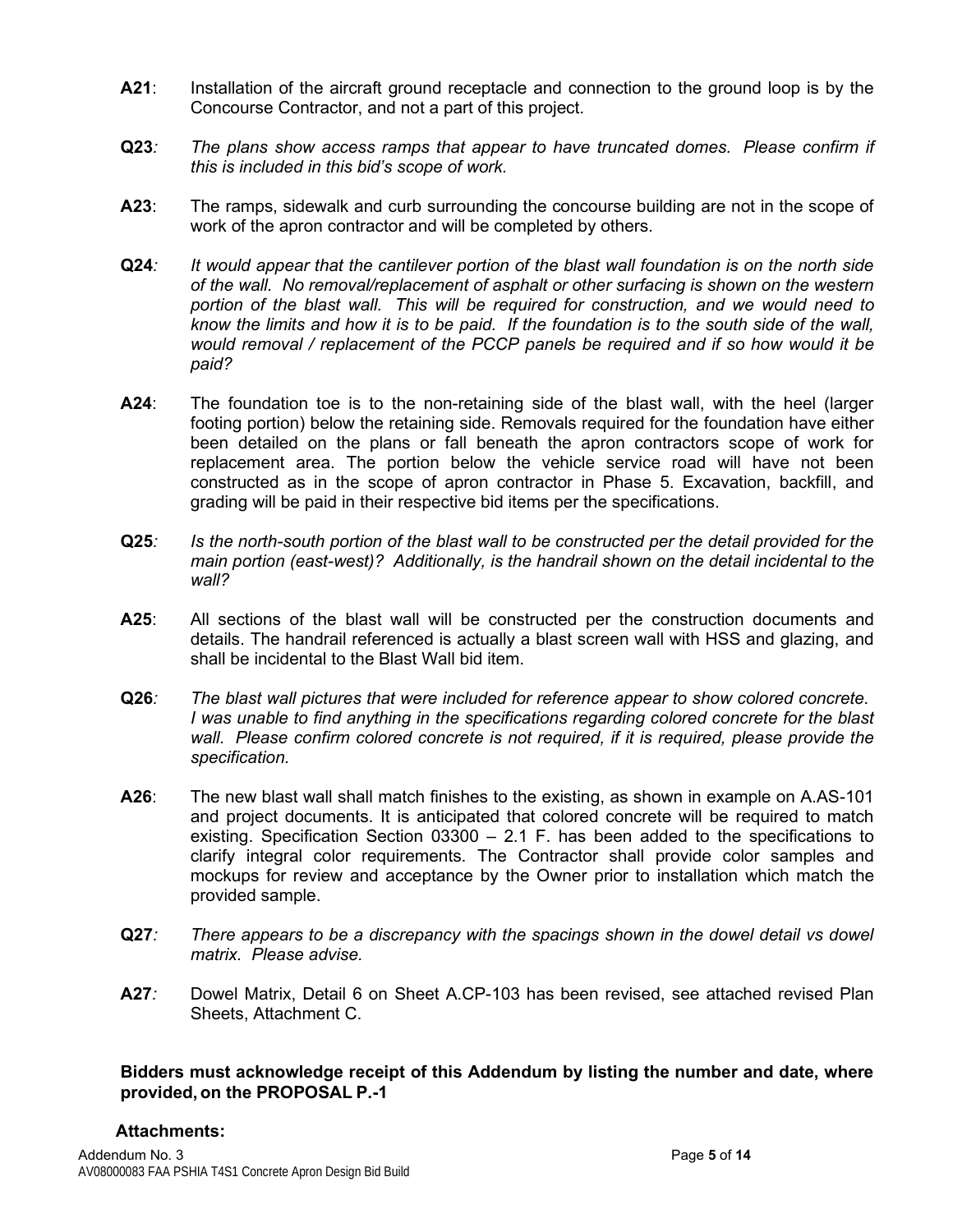Attachment A – Supplementary Conditions (5 Pages) Attachment B – Technical Specification Sheets (21 Pages) Attachment C – Revised Plan Sheets (8 Pages)

> **DESIGN ENIGINEER'S SEAL:** ERED AR

All other terms and conditions remain unchanged.

Samantha B. Ansmann Contracts Specialist II 602-681-5361 samantha.ansmann@phoenix.gov City of Phoenix, Design and Construction Procurement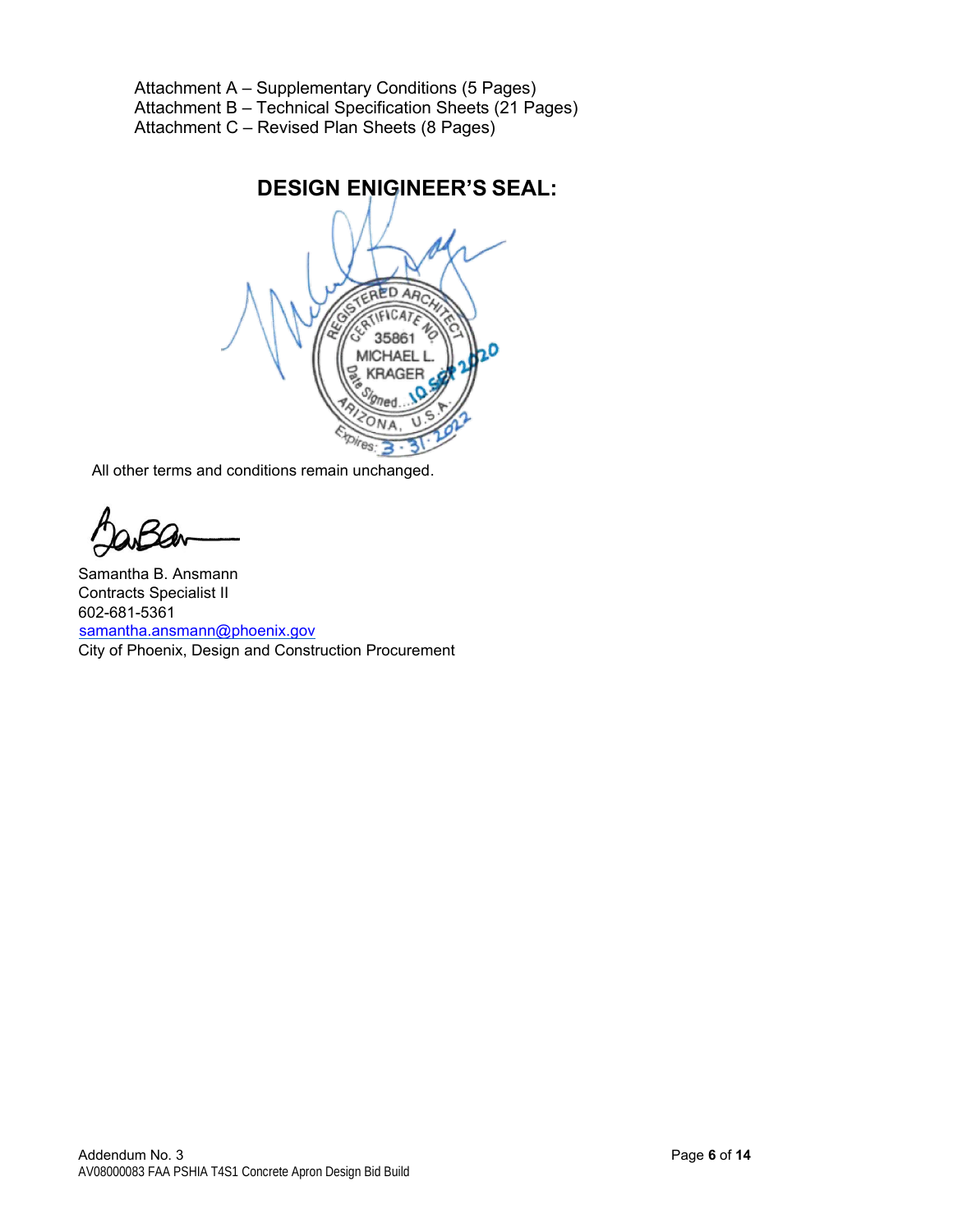## **ATTACHMENT A-REVISED SUPPLEMENTARY CONDITIONS**

## **5. DEFENSE AND INDEMNIFICATION**

To the maximum extent allowed by law, including Title 34 A.R.S., Contractor ("Indemnitor") agrees to defend, indemnify, and hold harmless the City of Phoenix and its officers, officials (elected or appointed), agents and employees (and any jurisdiction or agency issuing permits for any work included in the project, and its officers, agents and employees) ("Indemnitee") from any and all claims, actions, liabilities, damages, losses or expenses, (including but not limited to court costs, attorney fees, expert fees, and costs of claim processing, investigation and litigation) of any nature or kind whatsoever ("Losses") caused or alleged to be caused, in whole or in part, by the wrongful, negligent or willful acts, or errors or omissions of Indemnitor or any of its owners, officers, directors, members, managers, agents, employees, or subcontractors (Indemnitor's Agents") arising out of or in connection with this Contract. This defense and indemnity obligation includes holding Indemnitee harmless for any Losses or other amount arising out of or recovered under any state's workers' compensation law or arising out of the failure of Indemnitor or Indemnitor's Agents to conform to any federal, state or local law, statute, ordinance, rule, regulation, or court decree. Indemnitor's duty to defend Indemnitee accrues immediately at the time a claim is threatened or a claim is made against Indemnitee, whichever is first. Indemnitor's duty to defend exists regardless of whether Indemnitor is ultimately found liable. Indemnitor must indemnify Indemnitee from and against any and all Losses, except where it is proven that those Losses are solely as a result of Indemnitee's own negligent or willful acts or omissions. Indemnitor is responsible for primary loss investigation, defense and judgment costs where this indemnification applies. In consideration of the City's award of this Contract, Indemnitor agrees to waive all rights of subrogation against Indemnitee for losses arising from or related to any work performed by Indemnitor or Indemnitor's Agents for the City of Phoenix under this Contract. The obligations of Indemnitor under this provision survive the termination or expiration of this Contract.

### **6. CONTRACTOR'S INSURANCE**

The Contractor and Subcontractors must procure insurance against claims that may arise from or relate to performance of the work hereunder by Contractor and its agents, representatives, employees and subcontractors. Contractor and subcontractors must maintain that insurance until all of their obligations have been discharged, including any warranty periods under this Contract.

The City in no way warrants that the limits stated in this section are sufficient to protect the Contractor from liabilities that might arise out of the performance of the work under this Contract by the Contractor, its agents, representatives, employees, or subcontractors and Contractor may purchase additional insurance as they determine necessary.

#### A. Scope and Limits of Insurance

 The Contractor must provide coverage with limits of liability not less than those stated below. An excess liability policy or umbrella liability policy may be used to meet the liability limits provided that (1) the coverage is written on a "following form" basis, and (2) all terms under each line of coverage below are met.

### 1. **Commercial General Liability – Occurrence Form**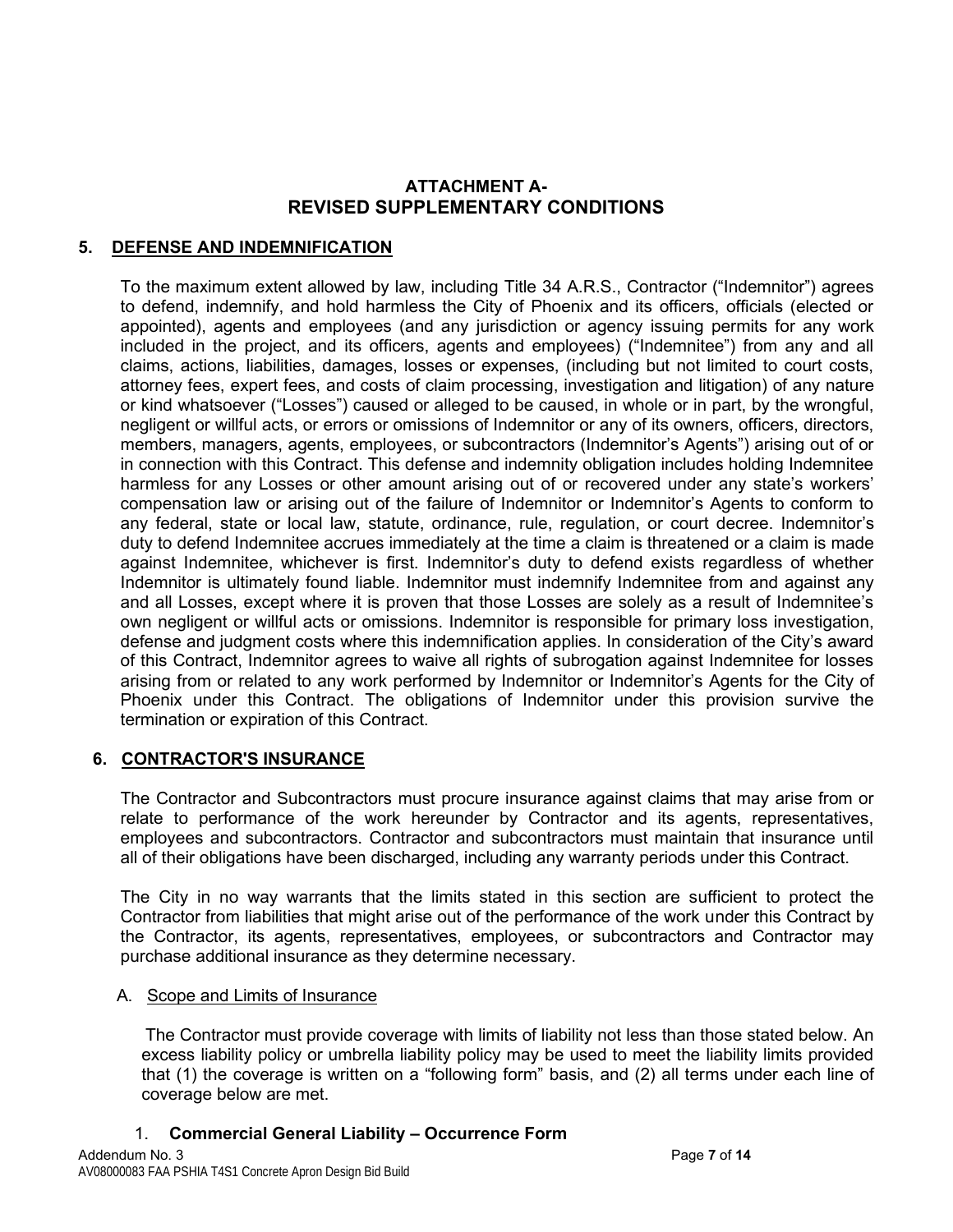| General Aggregate               | \$5,000,000 |
|---------------------------------|-------------|
| Products - Completed Operations | \$5,000,000 |
| Aggregate                       |             |
| Personal and Advertising Injury | \$5,000,000 |
| Each Occurrence                 | \$5,000,000 |

- The policy must name the City of Phoenix as an additional insured with respect to liability for bodily injury, property damage and personal and advertising injury with respect to premises, ongoing operations, products and completed operations, and liability assumed under an insured contract arising out of the activities performed by, or on behalf of the Contractor, related to this Contract**.**
- Policy must not contain any restrictions of coverage with regard to operations on or near airport premises.
- Coverage must include XCU coverage.
- There shall be no endorsement or modification which limits the scope of coverage or the policy limits available to the City of Phoenix as an additional insured.
- City of Phoenix is an additional insured to the full limits of liability purchased by the Contractor.
- The Contractor's insurance coverage must be primary and non-contributory with respect to any insurance or self-insurance carried by the City.
- Contractor's policies must be endorsed to provide an extension of the completed operations coverage for a period of nine years.

#### 2. **Automobile Liability**

Bodily injury and property damage for any owned, hired, and non-owned vehicles used in the performance of this Agreement.

Combined Single Limit (CSL) \$5,000,000

a. The policy must be endorsed to include the following additional insured language: **"The City of Phoenix is named as an additional insured with respect to liability arising out of the activities performed by, or on behalf of the Contractor, including automobiles owned, leased, hired or borrowed by the Contractor".**

b. Policy must not contain any restrictions of coverage with regard to operations on or near airport premises.

### 3. **Worker's Compensation and Employers' Liability**

| <b>Workers' Compensation</b> | Statutory |
|------------------------------|-----------|
| <b>Employers' Liability</b>  |           |
| Each Accident                | \$100,000 |
| Disease - Each Employee      | \$100,000 |
| Disease - Policy Limit       | \$500,000 |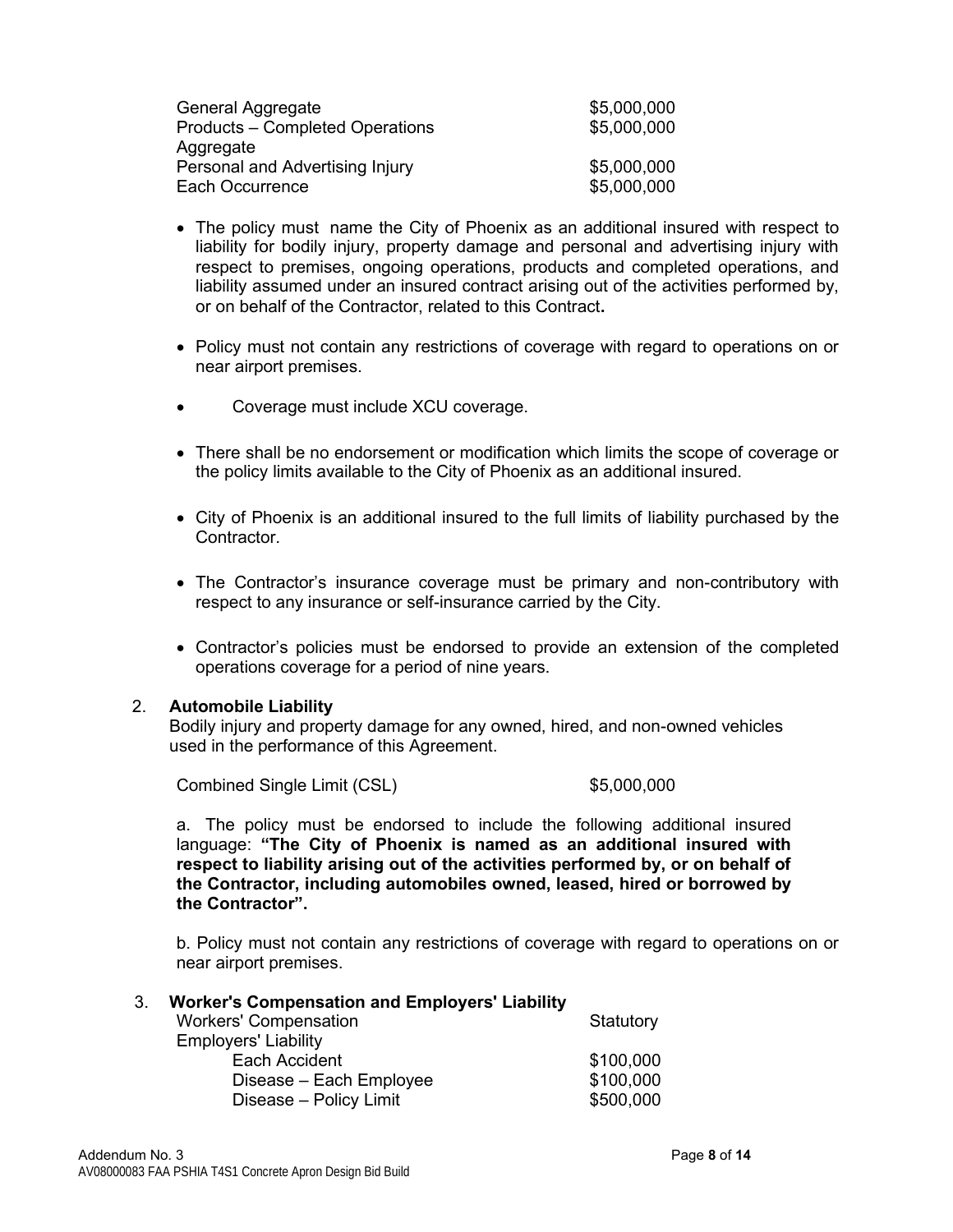a. Policy must contain a **waiver of subrogation** against the City of Phoenix.

b. This requirement does not apply when a Contractor or subcontractor is exempt under A.R.S. 23- 902(E), **AND** when such Contractor or subcontractor executed the appropriate sole proprietor waiver form.

## 4. **No Builders' Risk Insurance required.**

### B. Additional Insurance Requirements

The policies must include, or be endorsed to include, the following provisions:

- 1. On insurance policies where the City of Phoenix is named as an additional insured, the City of Phoenix is an additional insured to the full limits of liability purchased by the Contractor even if those limits of liability are in excess of those required by this Contract.
- 2. The Contractor's insurance coverage must be primary insurance and non-contributory with respect to all other available sources.
- 3. With regard to general liability, the City of Phoenix is named as an additional insured for both products completed operations and premises operations.

### C. Notice of Cancellation

For each insurance policy required by the insurance provisions of this Contract, the Contractor must provide to the City, within two business days of receipt, a notice if a policy is suspended, voided or cancelled for any reason. Such notice will be sent directly to the City of Phoenix Contracts Specialist listed on Page I.F.B. - 1 of these specifications and will be sent by certified mail, return receipt requested.

#### D. Acceptability of Insurers

Insurance is to be placed with insurers duly licensed or authorized to do business in the state of Arizona and with an A.M. Best rating of not less than "B+VI". The City in no way warrants that the above-required minimum insurer rating is sufficient to protect the Contractor from potential insurer insolvency.

#### E. Verification of Coverage

Contractor must furnish the City with certificates of insurance (ACORD form or equivalent approved by the City) as required by this Contract. The certificates for each insurance policy are to be signed by a person authorized by that insurer to bind coverage on its behalf.

 All certificates and any required endorsements are to be received and approved by the City before work commences. Each insurance policy required by this Contract must be in effect at or prior to commencement of work under this Contract and remain in effect for the duration of the project. Failure to maintain the insurance policies as required by this Contract or to provide evidence of renewal is a material breach of contract.

 All certificates required by this Contract will be sent directly to Design and Construction Procurement via email at **[str.title34.procure@phoenix.gov.](mailto:str.title34.procure@phoenix.gov) The City project number, contract number and project description must be noted on the certificate of insurance**. The City reserves the right to require complete, certified copies of all insurance policies required by this Contract, at any time. **DO NOT SEND CERTIFICATES OF INSURANCE TO THE CITY'S RISK MANAGEMENT DIVISION.**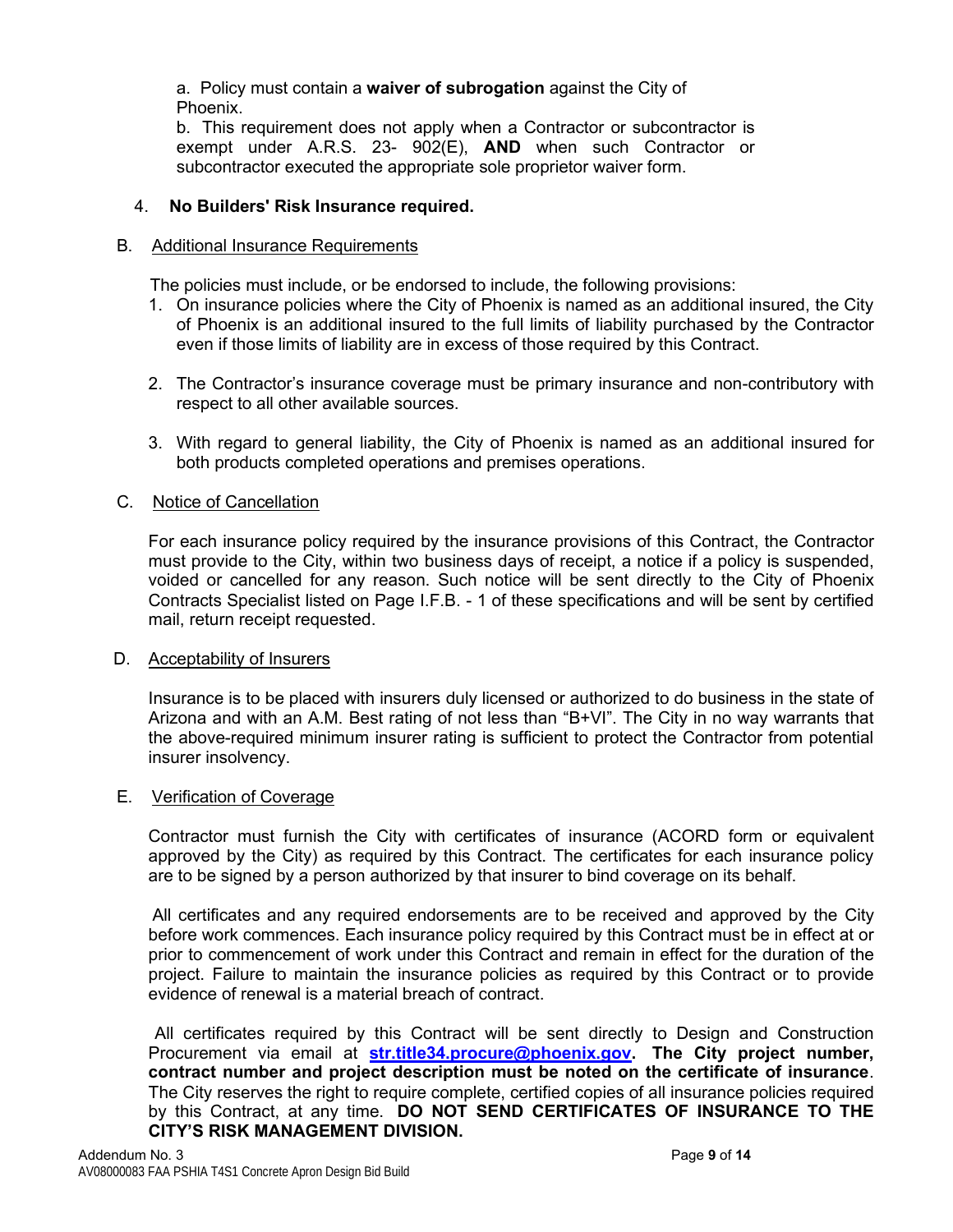### F. Subcontractors

Contractor's certificate(s) must include all subcontractors as additional insured under its policies **or** subcontractors must maintain separate insurance as determined by the Contractor, however, subcontractor's limits of liability will not be less than \$1,000,000 per occurrence / \$2,000,000 aggregate.

G. Approval

 Any modification or variation from the insurance requirements in this Contract must be made by the Law Department, whose decision is final. Such action will not require a formal Contract amendment, but may be made by administrative action.

#### H. Off-Duty Police Officer Requirements

It is required that the City provide off-duty police officers for construction projects as defined in the most recent edition of the City of Phoenix Traffic Barricade Manual. The Engineer must competitively procure Off Duty Police with vendors who are Authorized Traffic Coordinators with the City of Phoenix Police Department Off Duty Coordinator. The following requirements must be included in the procurement:

- 1. Hourly fees charged
- 2. Administrative fees (administrative fees to be charged as a part of the hourly rate, not billed separately)
	- a. Pay applications requesting reimbursement for Off Duty Police hours worked will be accompanied with itemized documentation indicating officer name, date worked, hours worked, time of day worked and location.
	- b. For audit purposes, contractor's files will contain documentation from the successful off duty vendor that the above items are accounted for in the vendor's price proposal.
- 3. Insurance Requirements:
	- a. Commercial General Liability Occurrence Form

Policy must include bodily injury, property damage and broad form contractual liability coverage.

| General Aggregate                         | \$5,000,000 |
|-------------------------------------------|-------------|
| Products – Completed Operations Aggregate | \$5,000,000 |
| Personal and Advertising Injury           | \$5,000,000 |
| Each Occurrence                           | \$5,000,000 |

The policy must be endorsed to include the City of Phoenix as an additional insured with respect to liability arising out of the activities performed by, or on behalf of, the contract worker.

b. Non-owned Auto Liability  $$5,000,000$ 

Coverage must be provided *if* a City of Phoenix Police vehicle is being used in the performance of the off-duty traffic control services.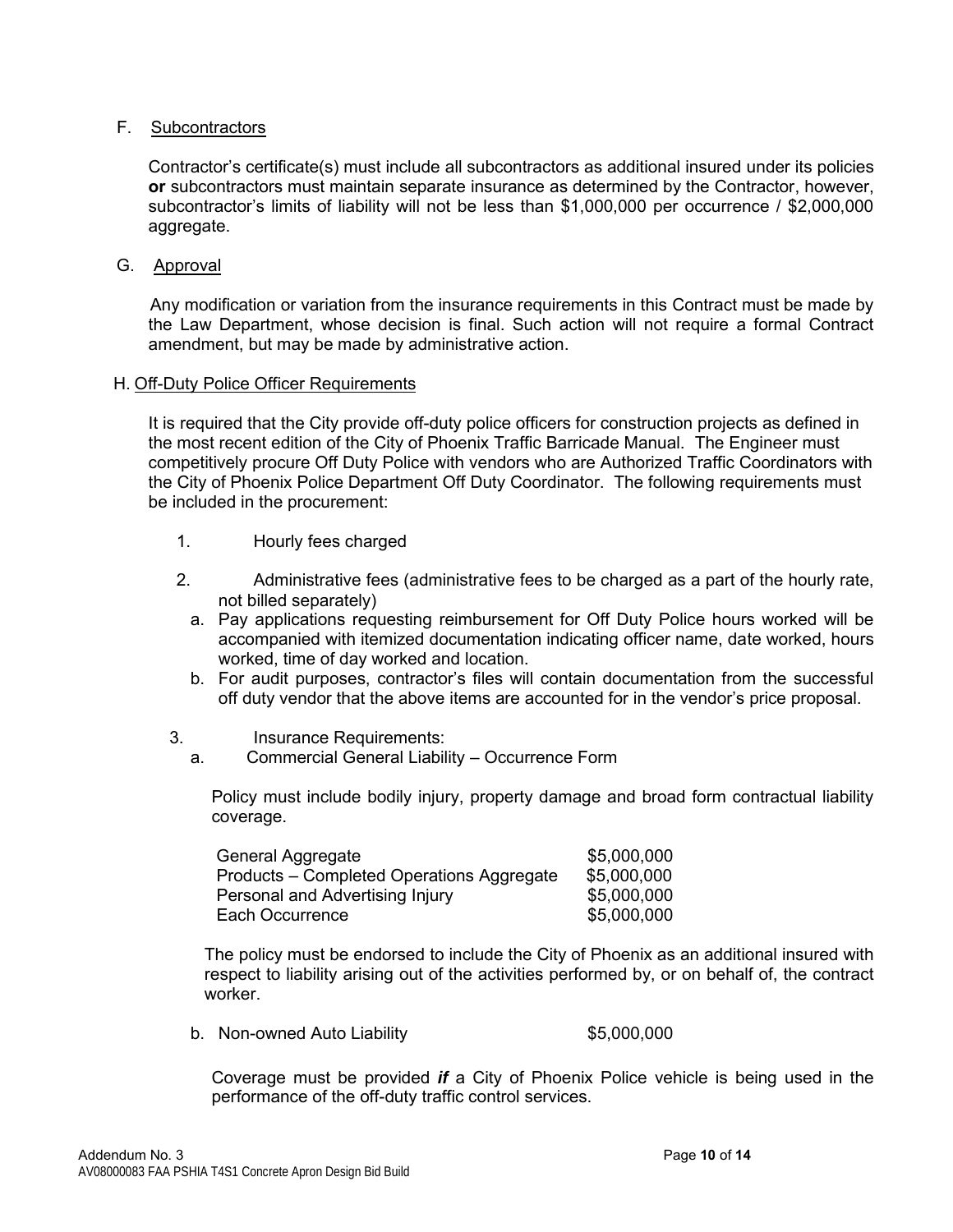The policy must be endorsed to include the City of Phoenix as an additional insured with respect to liability arising out of the use and operation of a City vehicle.

c. Worker's Compensation and Employers' Liability

| <b>Workers' Compensation</b> | Statutory |
|------------------------------|-----------|
| <b>Employers' Liability</b>  |           |
| Each Accident                | \$100,000 |
| Disease – Each Employee      | \$100,000 |
| Disease - Policy Limit       | \$500,000 |

Policy must contain a waiver of subrogation against the City of Phoenix.

- 4. For Aviation Department Projects: Off Duty Police needs at Phoenix Sky Harbor International Airport (boundaries include 24<sup>th</sup> Street to 143 and Air Lane Road to Old Tower Road) require that the Officers:
	- Must be City of Phoenix Police Officers with Phoenix Sky Harbor International Airport all areas badge – preference for Airport Bureau police officers
	- Have experience working in active airport environment

For all other areas at Phoenix Sky Harbor International Airport and Phoenix Deer Valley Airport, it is requested that Off Duty City of Phoenix Police be given preference over others due to their familiarity with City of Phoenix laws and procedures.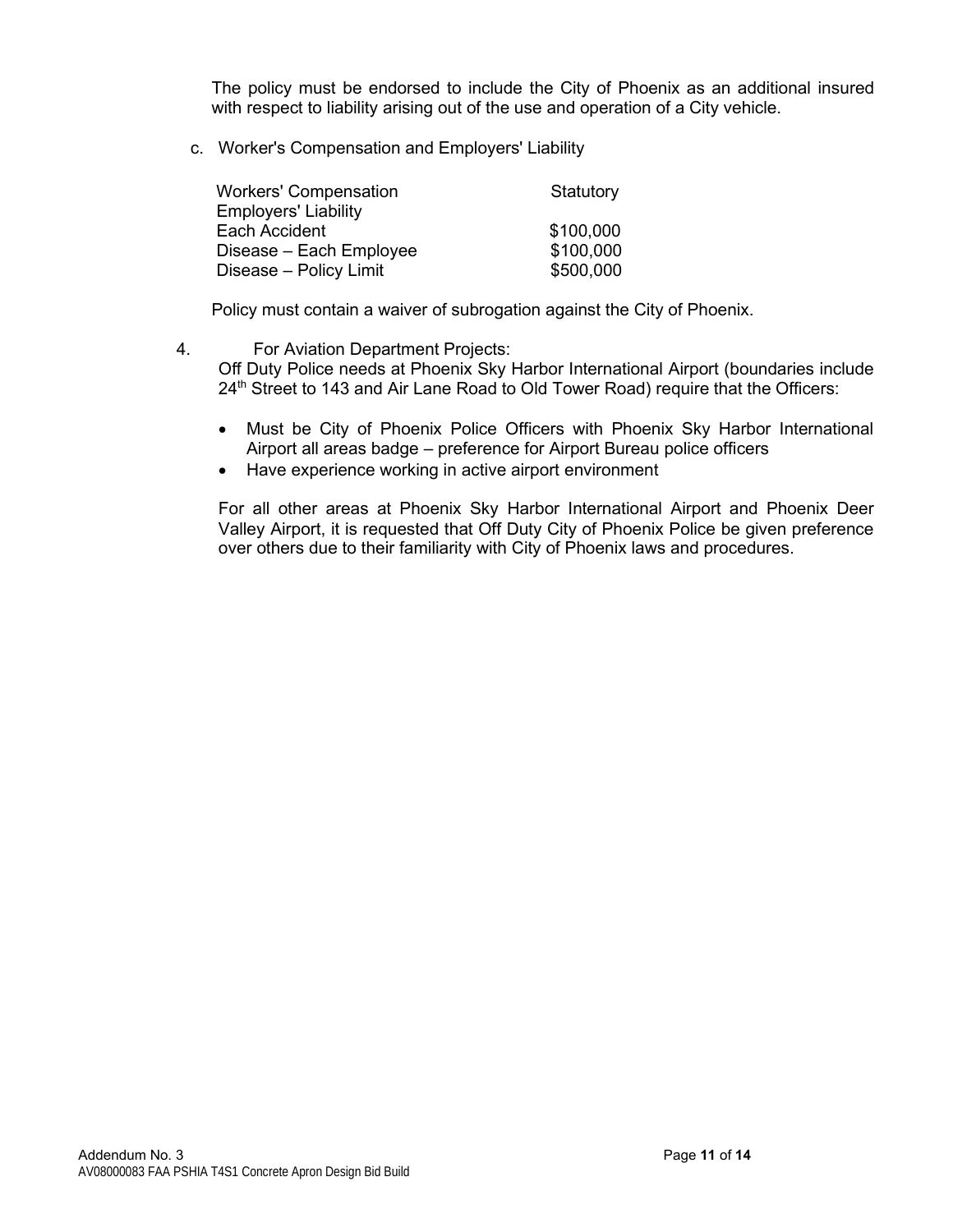## **ATTACHMENT B-TECHNICAL SPECIFICATION SHEETS**

**(ATTACHED)**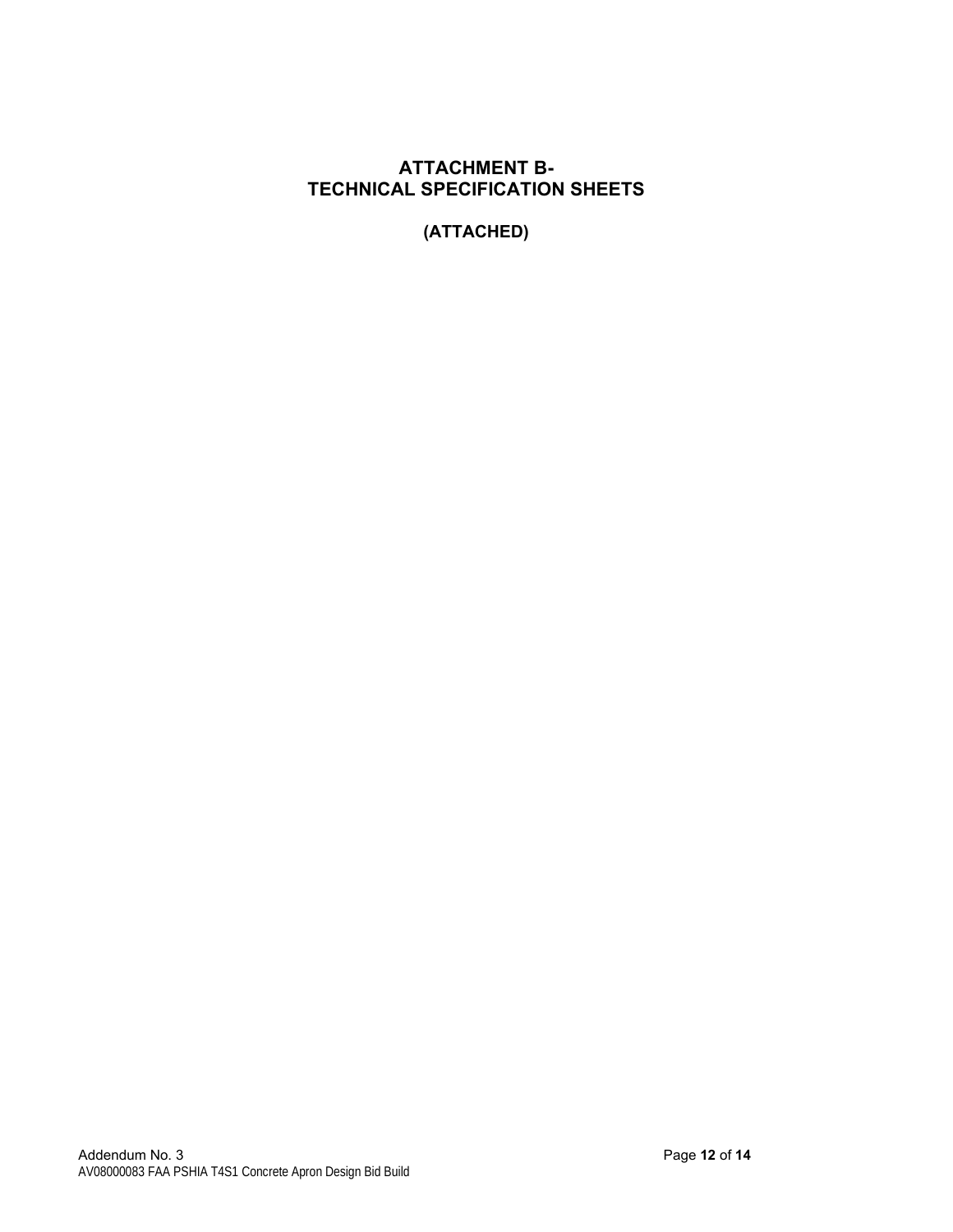# **ATTACHMENT C-REVISED PLAN SHEETS**

**(ATTACHED)**